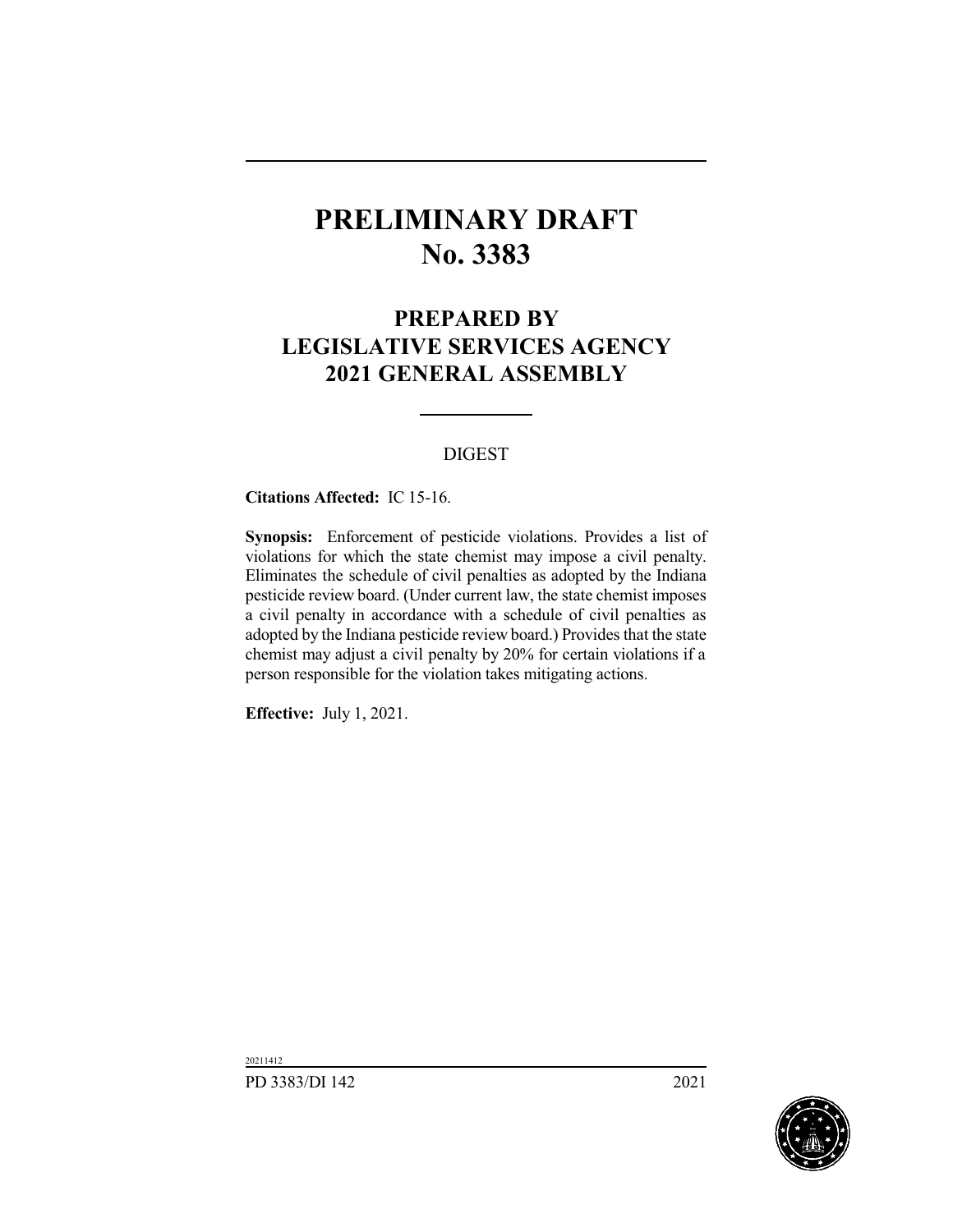First Regular Session of the 122nd General Assembly (2021)

A BILL FOR AN ACT to amend the Indiana Code concerning agriculture and animals.

*Be it enacted by the General Assembly of the State of Indiana:*

| $\mathbf{1}$            | SECTION 1. IC 15-16-4-3.5 IS ADDED TO THE INDIANA CODE                    |
|-------------------------|---------------------------------------------------------------------------|
| $\overline{c}$          | AS A NEW SECTION TO READ AS FOLLOWS [EFFECTIVE JULY                       |
| $\overline{\mathbf{3}}$ | 1, 2021]: Sec. 3.5. As used in this chapter, "adverse effect" means       |
| $\overline{4}$          | a pesticide exposure to a nontarget site (as defined in 357 IAC           |
| 5                       | $1-12-1$ ) that results in:                                               |
| 6                       | (1) pesticide residues in excess of established food or feed              |
| 7                       | tolerances established by the United States Environmental                 |
| 8                       | <b>Protection Agency;</b>                                                 |
| 9                       | (2) environmental media standards or benchmarks for                       |
| 10                      | pesticides established by a federal or state agency; or                   |
| 11                      | (3) visible, measurable, or documented:                                   |
| 12                      | $(A)$ death;                                                              |
| 13                      | (B) illness;                                                              |
| 14                      | (C) stunting;                                                             |
| 15                      | (D) deformation;                                                          |
| 16                      | (E) discoloration; or                                                     |
| 17                      | (F) other effects;                                                        |
| 18                      | that are detrimental to the nontarget site.                               |
| 19                      | SECTION 2. IC 15-16-4-69, AS AMENDED BY P.L.91-2020,                      |
| 20                      | SECTION 11, IS AMENDED TO READ AS FOLLOWS [EFFECTIVE                      |
| 21                      | JULY 1, 2021]: Sec. 69. (a) Subject to this section, if a person violates |
| 22                      | this chapter or a rule adopted under this chapter, the state chemist      |
| 23                      | under IC 4-21.5-3-6 may warn, cite, or impose a civil penalty on the      |
| 24                      | person or:                                                                |
| 25                      | $(1)$ deny;                                                               |
| 26                      | $(2)$ suspend;                                                            |
| 27                      | $(3)$ revoke; or                                                          |
| 28                      | $(4)$ amend;                                                              |
| 29                      | the person's registration under this chapter.                             |
| 30                      | (b) The state chemist may impose civil penalties under this section       |
| 31                      | only in accordance with the schedule of eivil penalties adopted by the    |
|                         |                                                                           |

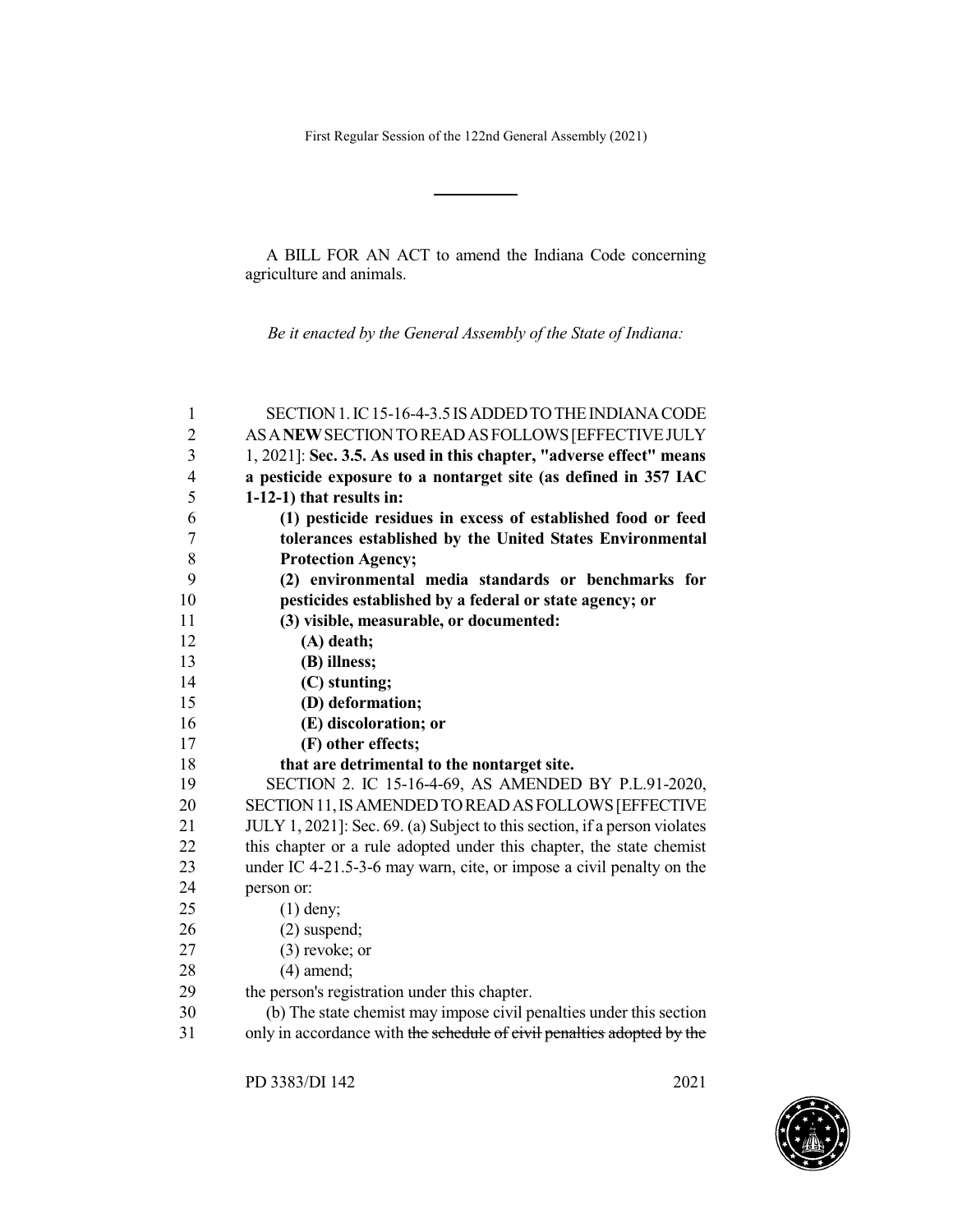board. The board shall establish a schedule of the civil penalties that 2 may be imposed under subsection (a) by rule adopted under  $E$  4-22-2. The rule adopted under this subsection may not provide for a civil penalty that exceeds the following:  $(1)$  Two hundred fifty dollars (\$250) for a person's first violation. (2) Five hundred dollars (\$500) for a person's second violation.  $(3)$  One thousand dollars  $($1,000)$  for a person's third violation and each subsequent violation. **subsections(c) through (e). However, this section does not require the state chemist to impose a civil penalty on a person for any violation of this chapter or a rule adopted under this chapter. (c) Except for a violation described in subsection (d) or (e), the state chemist may impose a civil penalty not exceeding two hundred fifty dollars (\$250) for a violation of this chapter or any rule adoptedunder this chapter.Acivil penalty imposedunder this subsection may be adjusted for mitigating actions described in subsection (f). A civil penalty under this subsection may not be imposedunless awarning for a violationhaspreviouslybeenissued to the person for the same violation within the previous five (5) years. (d) Subject to adjustment under subsection (f) for mitigating actions, the state chemist may impose a civil penalty not exceeding five hundred dollars (\$500) if the state chemist finds that a person has done any of the following: (1) Unknowingly committed an act described in section 57(1) of this chapter. (2) Committed an act described in section 57(2) through 57(5) of this chapter. (3) Unknowingly committed an act described in section 66(1) of this chapter. (4) Committed an act described in section 66(2) or 66(3) of this chapter. (5) Unknowingly committed an act described in 357 IAC 1-3-3. (6)Storedanonrestrictedusepesticide ina minibulkpesticide storage container outside of secondary containment. (e)The state chemist may impose a civil penalty of one thousand dollars(\$1,000) if the state chemist findsthat a person has done any of the following: (1) Knowingly committed an act described in section 57(1) of this chapter. (2) Committed an act described in section 57(9) of this chapter. (3) Knowingly committed an act described in section 66(1) of this chapter. (4) Committed an act described in section 67, 68, 73(c), or 77**

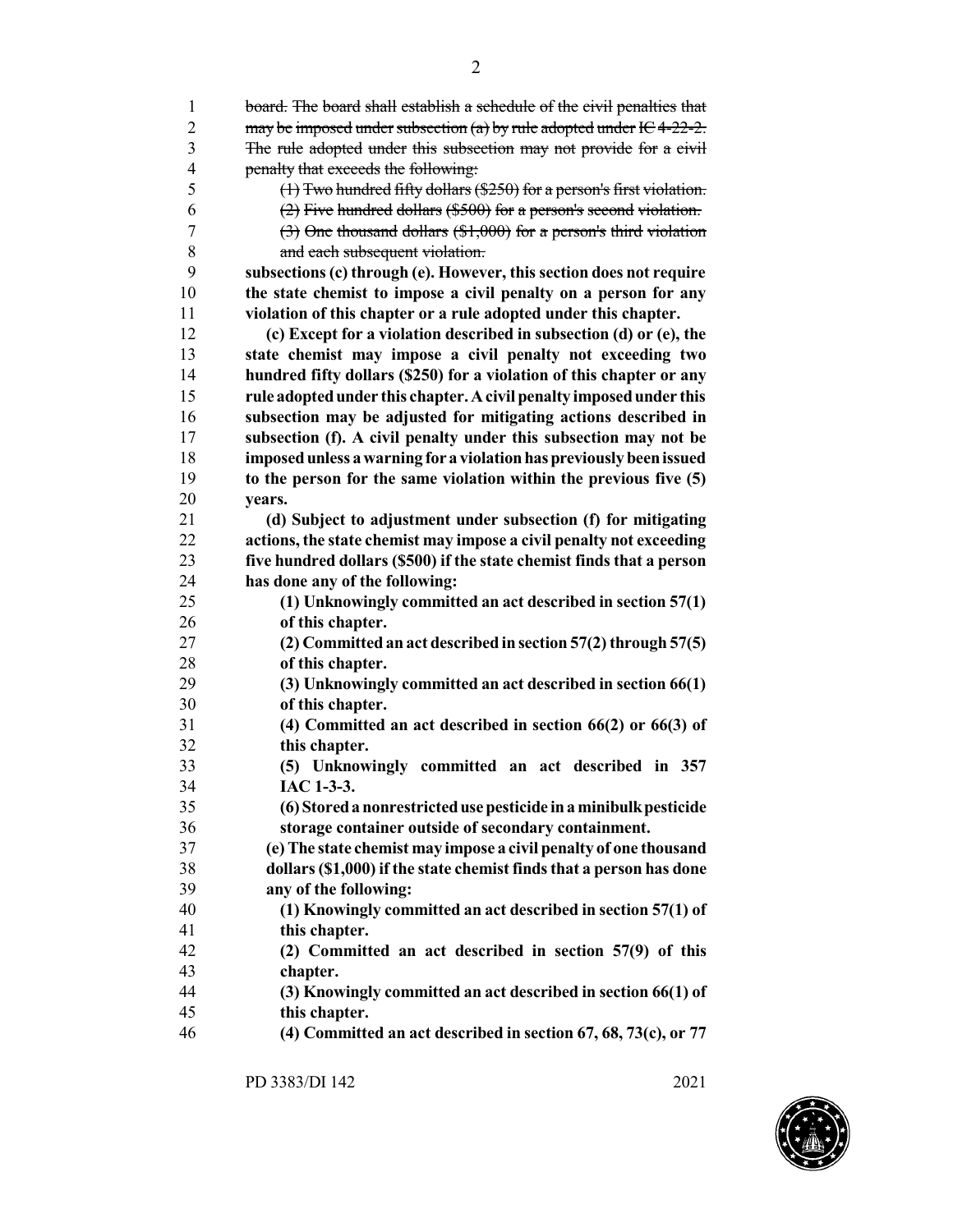**of this chapter. (5) Committed an act described in 357 IAC 1-3-2. (6) Knowingly committed an act described in 357 IAC 1-3-3. (7) Stored: (A) any pesticide in a bulk pesticide storage container; or (B) a restricted use pesticide in a minibulk pesticide storage container; outside of secondary containment. (8) After notice, refused to comply with this chapter,the rules adopted under this chapter, or a lawful order of the state chemist or board. (f) The state chemist may not adjust the amount of the civil penalty for a violation listed in subsection (e). The state chemist may reduce the amount of the civil penalty for a violation listed in subsection (c) or (d) if the state chemist finds that the person responsible for the violation has taken any of the following mitigating actions: (1) Cooperatedwiththe state chemistduring the investigation or inspection process. (2)Tookcorrective actiontopreventfuture similar violations. (3)Compensateda victimfor any adverse effectsthat resulted from the violation. The state chemist may reduce the amount of the civil penalty by twenty percent (20%) for each mitigating action taken by the person responsible for the violation.**  $\left(\text{e}\right)$  (g) A proceeding under IC4-21.5-3 that involves the imposition of a civil penalty may be consolidated with any other proceeding commenced under IC 4-21.5 to enforce this chapter or the rules adopted under this chapter. (d) **(h)** Money collected for civil penalties imposed under this section shall be credited to the office of Purdue pesticide programs. The money may be used only to provide education about pesticides. SECTION3.IC15-16-5-0.5 ISADDEDTOTHEINDIANACODE ASA**NEW**SECTIONTOREADASFOLLOWS[EFFECTIVEJULY 1, 2021]: **Sec. 0.5. As used in this chapter, "adverse effect" has the meaning set forth in IC 15-16-4-3.5.** SECTION 4. IC 15-16-5-66, AS AMENDED BY P.L.91-2020, SECTION26,ISAMENDEDTOREADASFOLLOWS[EFFECTIVE JULY 1, 2021]: Sec. 66. (a) The state chemist may impose civil 40 penalties under this section only in accordance with the schedule of civil penalties adopted by the board. **subsections (b) through (d). However, this section does not require the state chemist to impose a civil penalty on a person for any violation of this chapter or a rule adopted under this chapter.** (b) The board shall establish a schedule of civil penalties that may be imposed under section 65 of this chapter by rule adopted under

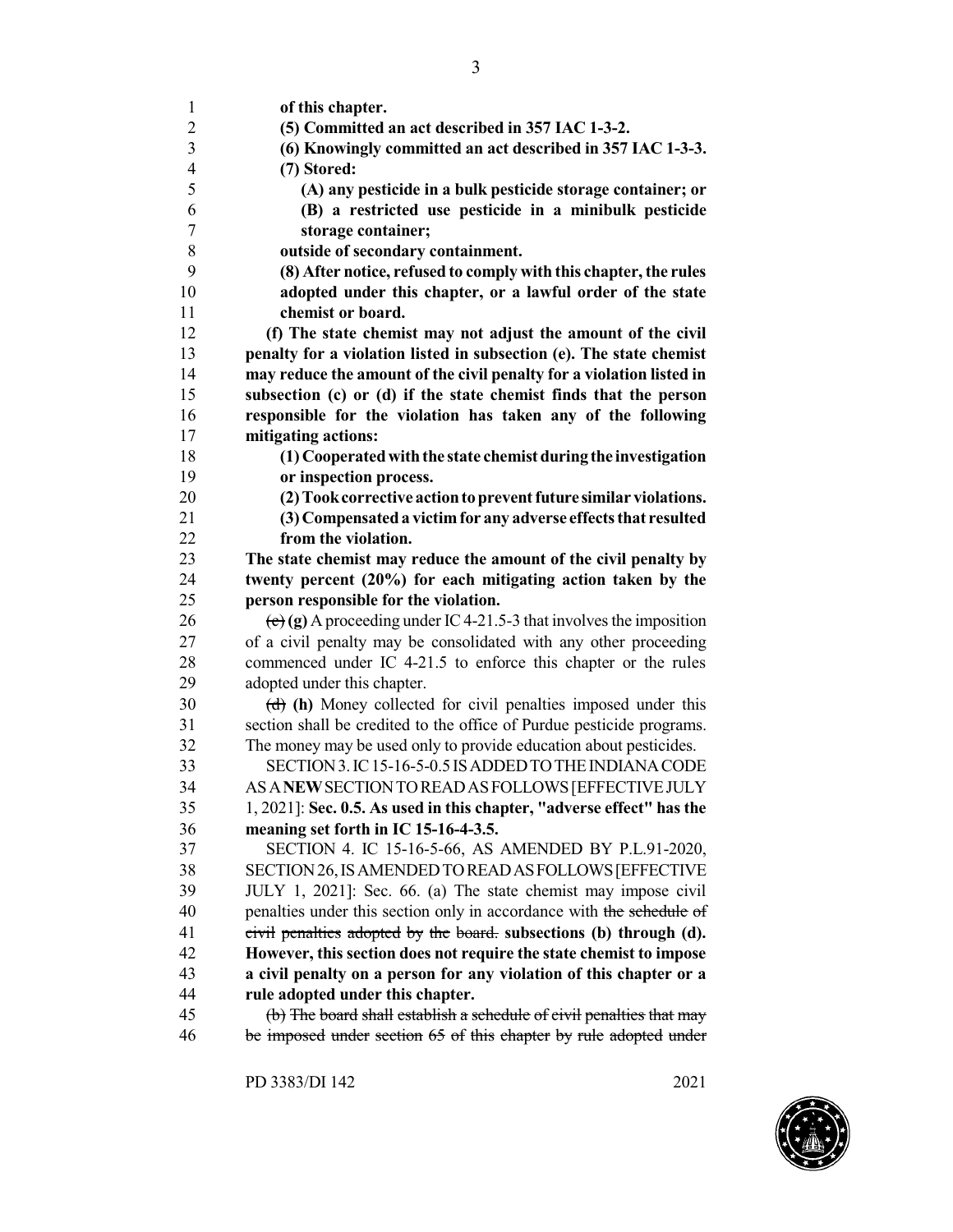| $\mathbf{1}$   | IC 4-22-2. The rule adopted under this subsection may not provide for                                |
|----------------|------------------------------------------------------------------------------------------------------|
| $\overline{c}$ | a civil penalty that exceeds the following:                                                          |
| 3              | $(1)$ For a violation committed by a person who is required to be                                    |
| $\overline{4}$ | certified as a private applicator, one hundred dollars (\$100).                                      |
| 5              | $(2)$ For a violation by a person who is not described in subdivision                                |
| 6              | $(1)$ , the following:                                                                               |
| $\overline{7}$ | $(A)$ Two hundred fifty dollars $(\$250)$ for a person's first                                       |
| 8              | violation.                                                                                           |
| 9              | (B) Five hundred dollars (\$500) for a person's second                                               |
| 10             | violation.                                                                                           |
| 11             | $\left(\frac{C}{C}\right)$ One thousand dollars $\left(\frac{1}{2}, 000\right)$ for a person's third |
| 12             | violation and each subsequent violation.                                                             |
| 13             | (b) Except for a violation described in subsection (c) or (d), the                                   |
| 14             | state chemist may impose a civil penalty not exceeding two                                           |
| 15             | hundred fifty dollars (\$250) for a violation of this chapter or any                                 |
| 16             | rule adopted under this chapter. A civil penalty imposed under this                                  |
| 17             | subsection may be adjusted for mitigating actions described in                                       |
| 18             | subsection (e). A civil penalty under this subsection may not be                                     |
| 19             | imposed unless a warning for a violation has previously been issued                                  |
| 20             | to the person for the same violation within the previous five (5)                                    |
| 21             | years.                                                                                               |
| 22             | (c) Subject to adjustment under subsection (e) for mitigating                                        |
| 23             | actions, the state chemist may impose a civil penalty not exceeding                                  |
| 24             | five hundred dollars (\$500) if the state chemist finds that a person                                |
| 25             | has done any of the following:                                                                       |
| 26             | (1) After written notice, neglected to:                                                              |
| 27             | (A) keep and maintain records; or                                                                    |
| 28             | (B) make reports and supply information when required or                                             |
| 29             | requested by the state chemist in the course of an                                                   |
| 30             | investigation or inspection;                                                                         |
| 31             | as described in section 65(7) of this chapter.                                                       |
| 32             | (2) Committed an act described in section 65(8) of this                                              |
| 33             | chapter.                                                                                             |
| 34             | (3) Unknowingly committed an act described in section 65(9)                                          |
| 35             | or $65(10)$ of this chapter.                                                                         |
| 36             | (4) After written notice, neglected to comply with any                                               |
| 37             | limitations or restrictions on or in a duly issued license,                                          |
| 38             | permit, registration, or certification as described in section                                       |
| 39             | $65(12)$ of this chapter.                                                                            |
| 40             | $(5)$ Committed an act described in section 65(14) or 65(16) of                                      |
| 41             | this chapter.                                                                                        |
| 42             | (6) Recommended, used, or supervised the use of a                                                    |
| 43             | nonrestricted use pesticide product in a manner inconsistent                                         |
| 44             | with its labeling and resulting in an adverse effect.                                                |
| 45             | (7) Recommended, used, or supervised the use of a restricted                                         |
| 46             | use pesticide product in a manner inconsistent with its                                              |

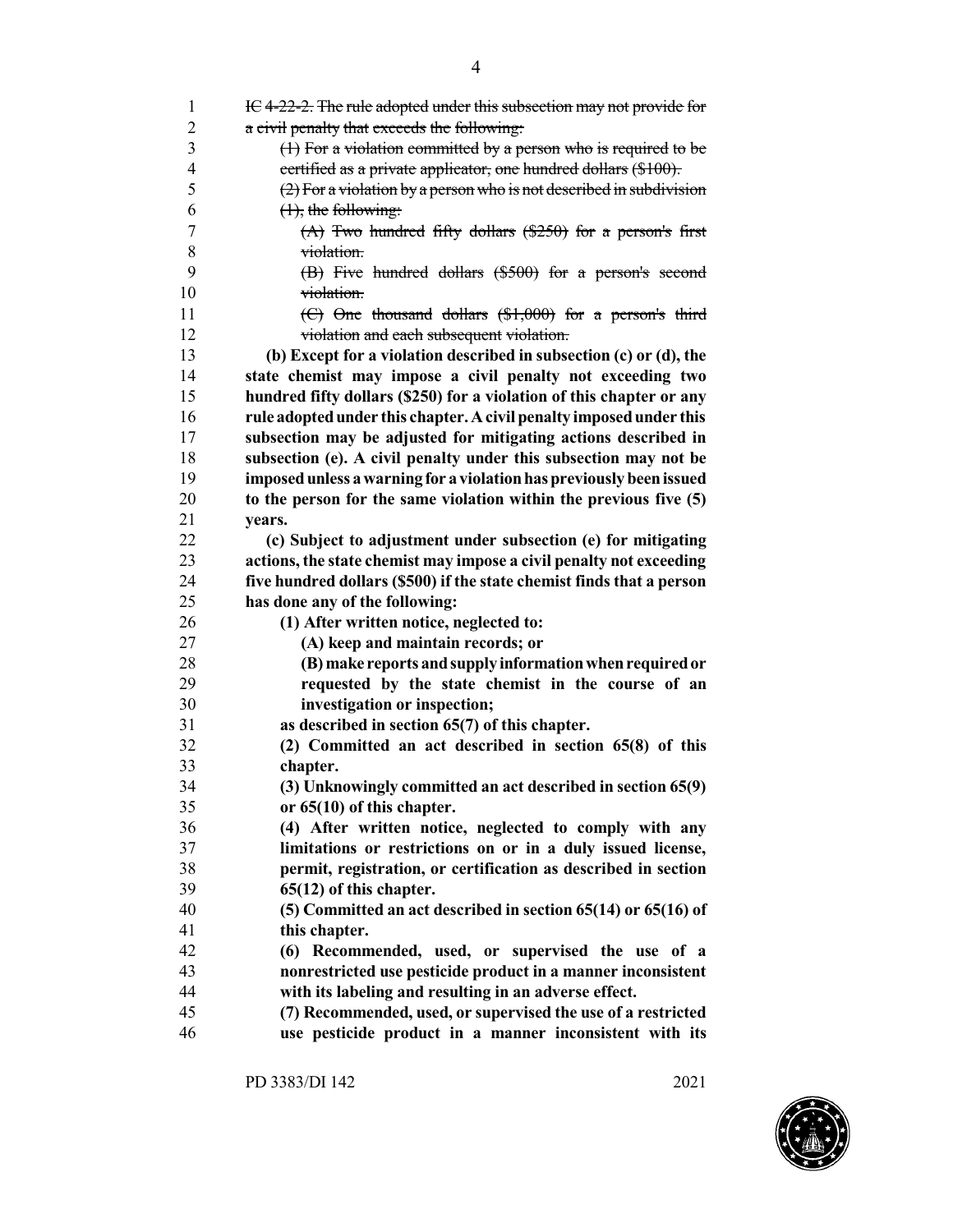| $\mathbf{1}$   | labeling and resulting in no adverse effect.                         |
|----------------|----------------------------------------------------------------------|
| $\overline{2}$ | (8) Applied a nonrestricted use pesticide in a manner that           |
| 3              | allows it to drift from the target site in a sufficient quantity to  |
| $\overline{4}$ | cause an adverse effect to a nontarget site (as defined in 357       |
| 5              | IAC 1-12-1).                                                         |
| 6              | (d) The state chemist may impose a civil penalty of one thousand     |
| $\tau$         | dollars (\$1,000) if the state chemist finds that a person has done  |
| $\,8\,$        | any of the following:                                                |
| 9              | (1) Committed an act described in section 64(a) of this              |
| 10             | chapter.                                                             |
| 11             | (2) Committed an act described in section 65(5) of this              |
| 12             | chapter.                                                             |
| 13             | (3) After notice, refused to comply with this chapter, the rules     |
| 14             | adopted under this chapter, or any lawful order of the state         |
| 15             | chemist or the board as described in section 65(6) of this           |
| 16             | chapter.                                                             |
| 17             | (4) Refused to:                                                      |
| 18             | (A) keep and maintain records; or                                    |
| 19             | (B) make reports and supply information when required or             |
| 20             | requested by the state chemist in the course of an                   |
| 21             | investigation or inspection;                                         |
| 22             | as described in section 65(7) of this chapter.                       |
| 23             | (5) Intentionally committed an act described in section 65(8)        |
| 24             | of this chapter.                                                     |
| 25             | (6) Knowingly committed an act described in section 65(9) or         |
| 26             | 65(10) of this chapter.                                              |
| 27             | (7) Committed an act described in section 65(11) of this             |
| 28             | chapter.                                                             |
| 29             | (8) Refused to comply with any limitations or restrictions on        |
| 30             | or in a duly issued license, permit, registration, or                |
| 31             | certification as described in section 65(12) of this chapter;        |
| 32             | $(9)$ committed an act described in sections 65(13), 65(15),         |
| 33             | $65(18)$ , or $65(19)$ of this chapter.                              |
| 34             | (10) Committed an act described in 355 IAC 4-7-7.                    |
| 35             | (11) Recommended, used, or supervised the use of a restricted        |
| 36             | use pesticide product in a manner inconsistent with its              |
| 37             | labeling and resulting in an adverse effect.                         |
| 38             | (12) Applied a restricted use pesticide in a manner that allows      |
| 39             | it to drift from the target site in a sufficient quantity to cause   |
| 40             | an adverse effect to a nontarget site (as defined in 357 IAC         |
| 41             | $1-12-1$ ).                                                          |
| 42             | (e) The state chemist may not adjust the amount of the civil         |
| 43             | penalty for a violation listed in subsection (d). The state chemist  |
| 44             | may reduce the amount of the civil penalty for a violation listed in |
| 45             | subsection (b) or (c) if the state chemist finds that the person     |
| 46             | responsible for the violation has taken any of the following         |
|                |                                                                      |